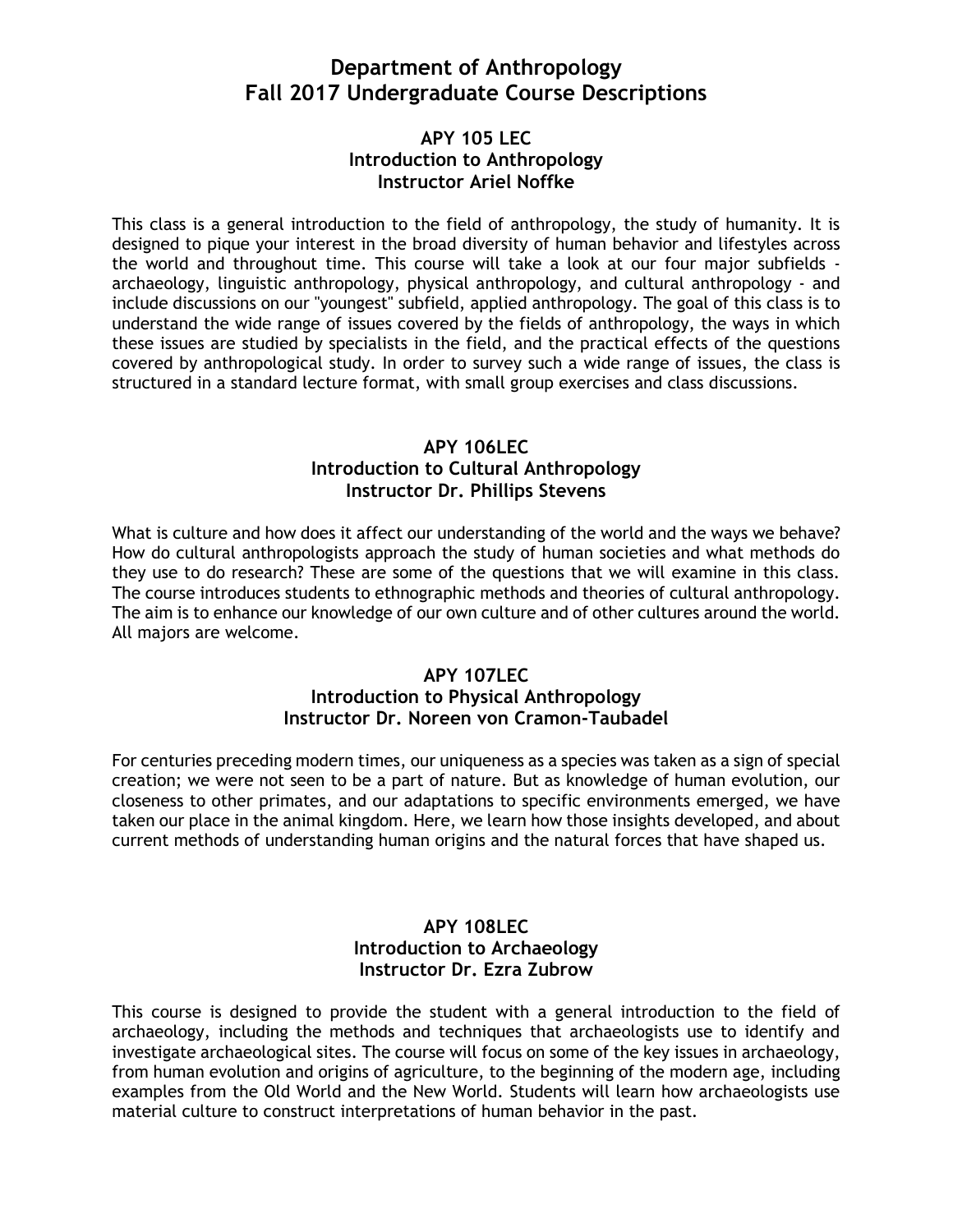## **APY 168LEC Myth & Religion in the Ancient World Instructor Dr. Roger Woodard**

In this course, we will investigate mythic and religious traditions of ancient Greece and Rome. Our study of myth and religion will, however, be comparative in emphasis. We will thus have a twofold goal: (1) to encounter the Greco-Roman traditions themselves and (2) through our comparative investigations, to attempt to identify the mythic and religious traditions which the Greeks and especially the more conservative Romans inherited from their Indo-European ancestors. We will also turn our full gaze upon comparative materials, but even as we are engaged in discovering the mythic and religious traditions of the ancient Indic, Iranian Celtic, Germanic and Hittite cultures, we will continue to encounter new materials and motifs from Greece and Rome.

### **APY 199SEM-FRA UB Seminar: Why Have Wealth? Instructor Dr. Jaume Franquesa**

### *Requisite: Incoming freshman student.*

Does money buy happiness, and if so in what forms, for whom, and under what circumstances? Does the world owe you a living regardless of what you do or don¿t do? Who really owes what to whom? In this course, we explore how our ideas about accumulating and distributing wealth shape our ideas about the nature of society, and about what society ought to be. We will explore some of the perspectives offered by the discipline of anthropology, the cross-cultural study of human thinking and behavior, on how our ideas about what to do with wealth influence our collective moral projects, such as those involving religion, family, the nation, and the global environment.

### **APY 199SEM-NEO UB Seminar: Contemporary Warfare Instructor Dr. Vasiliki Neofotistos**

### *Requisite: Incoming freshman student.*

This seminar explores war as a contemporary social and political issue, and the effects of war on social life. Questions we will examine include the following. Is war intrinsic to human nature? Does "culture" cause war? How has the use of technology, especially drones and robots, altered the conduct of war? Why are women used as "weapons of war"? How do people in war-torn societies endure violence? The course will also explore debates about the so-called War on Terror and about recent attacks by ISIS and other militant groups. Our case studies will be drawn from many areas of the globe, including Rwanda, Iraq, Afghanistan, Colombia, Indonesia, and the United States.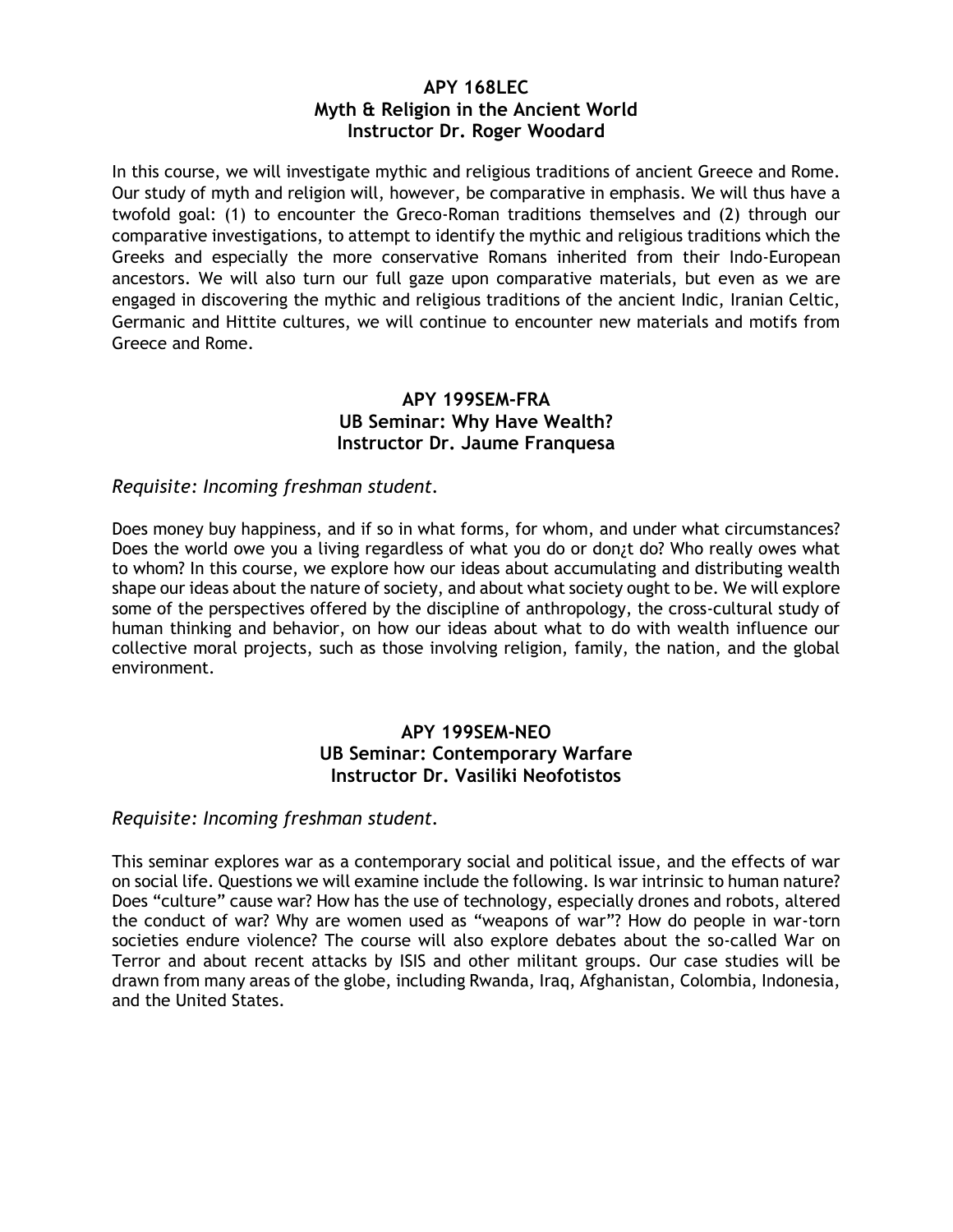### **APY 199SEM-PER UB Seminar: A World of Stone Instructor Dr. Douglas Perrelli**

*Requisite: Incoming freshman student.*

A World of Stone is a mixed seminar and laboratory-oriented course that focuses on the importance of stone as a natural resource and aspect of technology in world prehistory. The primary focus of the course is on the analysis and interpretation of chipped stone tools in archaeological context from a design perspective, including the hands-on production of tools through flint-knapping. The course also provides a survey of the use of stone in various contexts, from monumental architecture to the smallest of stone tool fragments, and from around the globe and at different times in prehistory to include: stone tools in paleo-anthropology- as critical elements of hominid evolution, Olmec Heads, Inca Stones, Stonehenge, birdstones and bannerstones, among others. The course examines stone tool materials, production technologies, use and discard patterns- from design and organization of technology frameworks. These aspects of technology are discussed in the context of problem-oriented research relating to subsistence, settlement patterns, land use, social organization and political development at various times in human history. Laboratory sessions will involve hands-on projects to aid in recognizing characteristics of stone artifacts and developing analyses that incorporate such characteristics. Students will participate in flint-knapping experiments and are encouraged to use the tools and debitage they make as experimental archaeological data.

### **APY 199SEM-RDA UB Seminar: At Home in Europe Instructor Dr. Deborah Reed-Danahay**

### *Requisite: Incoming freshman student.*

What does it mean to be "at home"? Is this connected to a building or a place? Or is it an emotion? In this UB Seminar we think about the meanings of home in European societies in the recent past and present. Examples we discuss range from ideas of domestic space in European peasant societies to the ways in which immigrants in European cities try to feel at home. We will look at such topics as the relationship between nationalism and concepts of home and homeland, ideas about hospitality in European societies, different understanding of home among men and women, and the role of the European Union in ideas of belonging and concepts of being at home in Europe. Students are encouraged to think comparatively and crossculturally about ideas of home in their own societies of origin.

### **APY 199SEM-STE UB Seminar: Magic, Sorcery and Witchcraft Instructor Dr. Phillips Stevens**

#### *Requisite: Incoming freshman student.*

Magic, sorcery, and witchcraft are widely used terms, in a variety of intriguing "occult" contexts, but there is little agreement on their meanings. In anthropology, the terms refer to ways of thinking and corresponding social behaviors that are absolutely universal, motivating people in all societies and at all stages of recorded human history. Understanding them and their social implications gives us deep and unique insight into what it means to be human.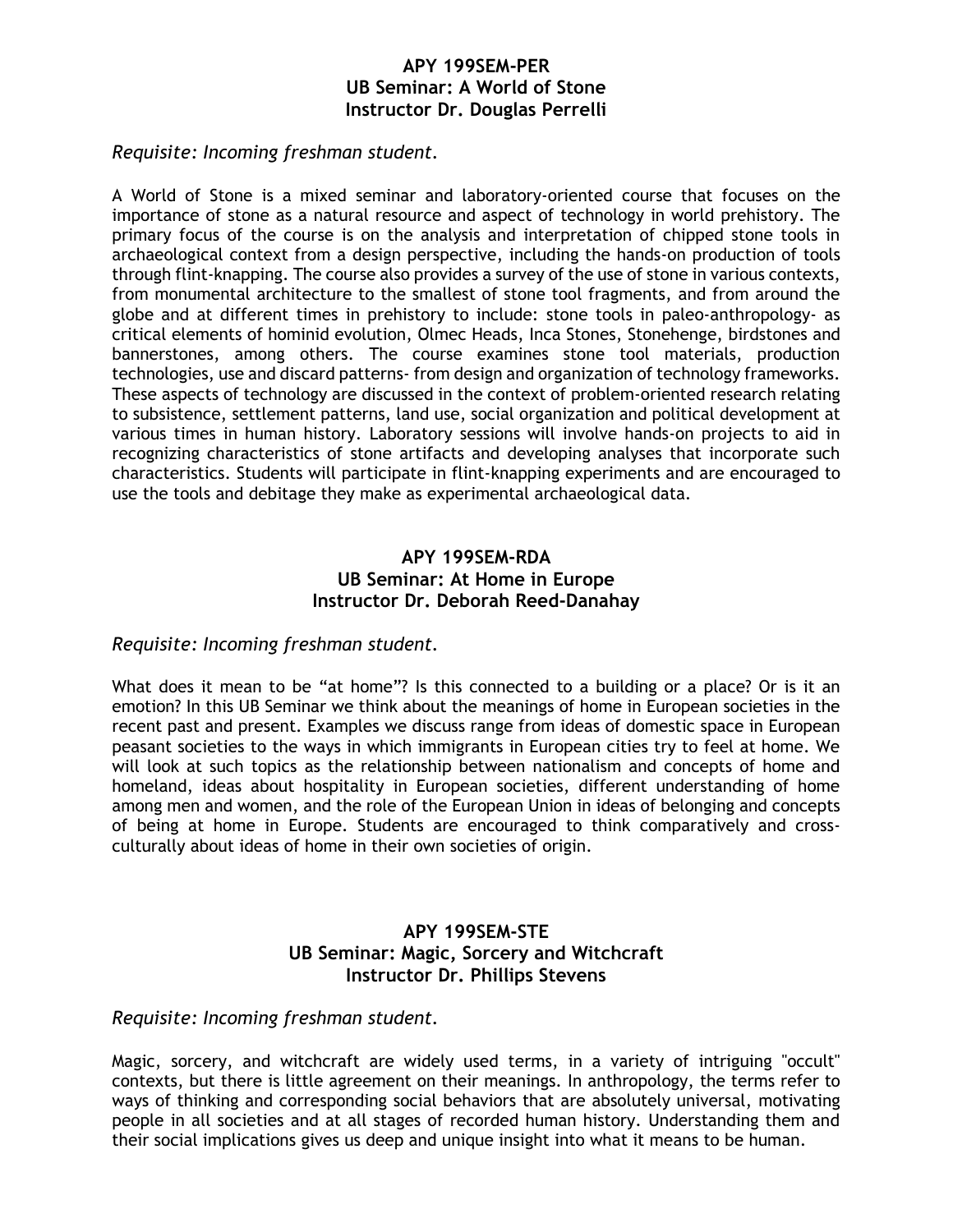## **APY 238LEC Near East & Mideast Prehistory Instructor Jacob Brady**

Archaeology of the prehistoric Near and Middle East from the peopling of the region through the emergence of the first villages and the domestication of plants and animals to the emergence of city-states in the 3rd millennium BC.

A century and a half of archaeological work in the Middle East has resulted in a wealth of evidence appropriate for tracing the prehistoric and historic traditions in this area of the world. This course offers an overview of the archaeology of the prehistoric and early historic Near and Middle East from the peopling of the region in the Palaeolithic through the emergence of citystates and imperial formations in the 3 millennium BC., paying close attention to the questions and debates that underpin research in various times and places. At the same time, no such narrative is independent of the interests and agendas of the scholars who have worked to compose it, and we will emphasize a critical approach to the questions and perspectives that have structured research in the region. The course will also include a brief introduction to the history and scope of archaeology and an overview of archaeological method and theory and of current movements and themes in archaeology.

### **APY 245LEC Survey of the Primates Instructor Brittany Kenyon**

This course introduces students to the field of primatology. Students will be introduced to a different taxon of primate each week, with a focus on the taxonomy, behavior, anatomy, ecology, and evolution. The course will additionally focus on conservation and the interaction of humans and non-human primates. Course format includes lectures, labs, videos, discussions, and group activities. Student grades are based on quizzes and essays.

## **APY 311LEC Psychological Anthropology Instructor Dr. Donald Pollock**

Psychological anthropology explores the relationship between culture/society and psychological phenomena such as personality, emotion, cognition, and mental illness. Both anthropologists and psychologists have long recognized that there are complex associations between these phenomena, but identifying exactly how they are related has been a major challenge. This course surveys efforts to incorporate psychological perspectives into anthropology, starting with late 19 century psychoanalysis, examining the very influential work on culture and personality that shaped much of anthropology in the middle of the 20 century, and more recent research in cognitive anthropology.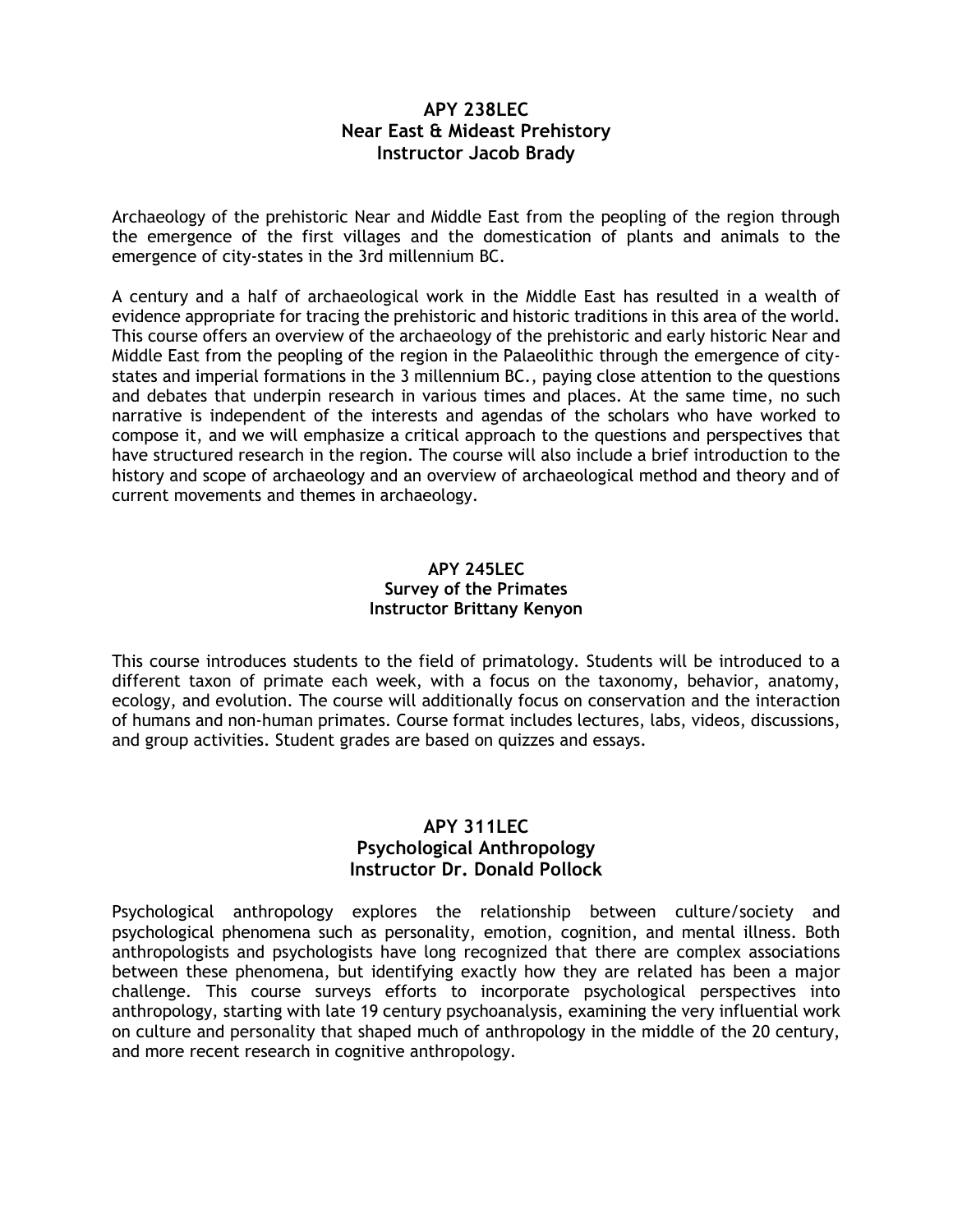### **APY 348LEC Forensic Anthropology Osteology Instructor Dr. Joyce Sirianni**

Covers fundamentals of human skeletal anatomy through lecture, demonstration, and laboratory work. Considers procedures and applications in contemporary and historical human biology and in archaeology, stressing both technical approach and theoretical application. This lecture and laboratory course demonstrates the fundamentals of human skeletal biology and anatomy. Stresses procedures and applications used in evaluating archaeological and contemporary human populations. Considers forensic applications.

## **APY 394SEM Shamans & Healers in South America Instructor Dr. Ana Mariella Bacigalupo**

This course will focus on the healing traditions of Native South American people as an important part of our contemporary experience. We will examine the images, forms, and meanings that are common to the healing experience of many Native South Americans: concepts of order, time, space, power, destruction, and renewal which allow us to group them together despite their geographical and sociopolitical diversity. We will also analyze some specific ethnographic examples of how they are manifested through funerary cannibalism, shamanism, sorcery, animal spirits and metaphors, the use of tobacco, narcotics and hallucinogens, and rituals for healing, fertility and collective well-being.

## **APY 410SEM Topics – Southeast Asian Studies Instructor Michael Surrett**

This course centers around local engagements of Southeast Asian peoples and cultures with broader political changes and the expansion of Southeast Asian economies into the global market. Throughout the course we will compare examples from both maritime and mainland Southeast Asia to discuss how contemporary issues surrounding gender, labor, identity, indigeneity, and citizenship are articulated through development, globalization, and government changes in both areas.

## **APY 434SEM Topics – Archaeology of Sacred Places Instructor Dr. Timothy Chevral**

In this course we will examine definitions and concepts of the sacred, the social construction of places and spaces, and explore the relationships between place, space, and the supernatural in archaeological contexts. Incorporating studies from North, Middle and South America as well as Eurasia, Australia and Africa, we will use ethnographic, historic, and archaeological cases as a key to understanding the often baffling archaeological connections between place, belief, and worldviews in ancient times.

All human societies tangibly and cognitively construct physical, social, economic, political, and sacred space and place, but every society has its own unique cultural signature in terms of how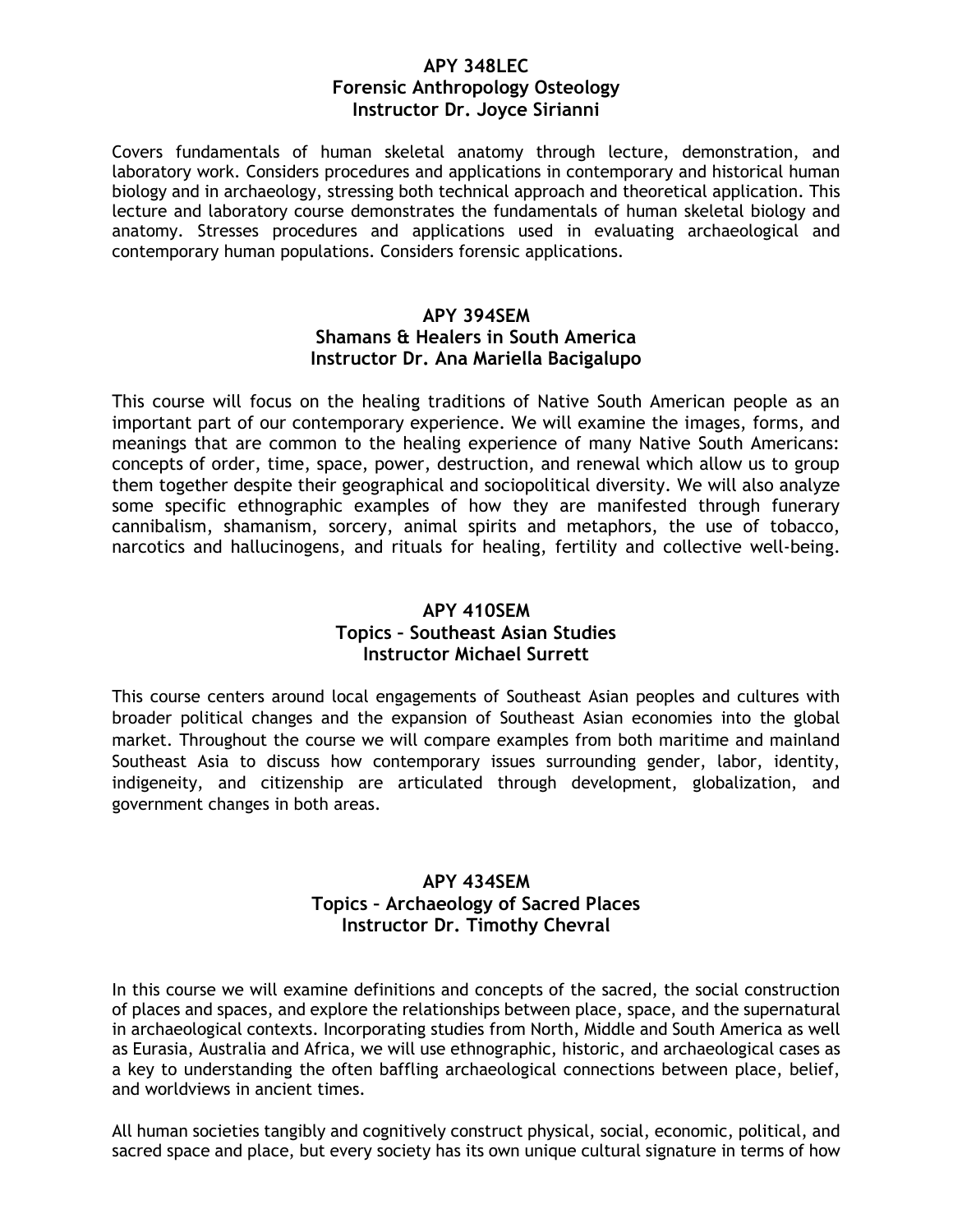it organizes and imbues meaning onto place and space. Until recently, we lacked many systematic and comprehensive studies of how various social systems, past and present, both determine and are reflected in location and locale; recent advances on these issues have come from a number of perspectives: structuralism, postmodernism and poststructuralism, using concepts such as phenomenology, embodiment, practice, and performance. To do this, we will look at the history of thought about sacred space within anthropology and archaeology but also geography, psychology, neurophysiology, art, and architecture. How do scholars in various disciplines understand these issues, and what can it tell us about the archaeological past? Ideas from geography, anthropology, and architecture give insights into how humans change space into place through physical and cognitive constructions, and attach meaning and history to natural and built locales.

We will focus on both natural features considered sacred, such as caves, mountains, water, forests, and on human modification of the natural landscape for symbolic purposes, such as with standing stones, rock art, geoglyphs, and the construction of built sacred places and spaces: temples, plazas, and sacred or ritual landscapes.

### **APY 437LEC Celt Anglo-Saxon Viking Instructor Dr. Timothy Chevral**

Celts, Anglo-Saxons and Vikings: these names evoke many colorful ideas and legendary images, but who were these peoples and what do we really know about them? This course explores over two millennia of dynamic times in Europe. Celtic peoples can be traced to the late Bronze Age and have left us spectacular archaeological remains: gold, silver and bronze works of art, fantastically rich burials and monuments, trade with the Greeks, then Romans. Anglo-Saxon cultures that existed from around AD 400 to 1000 were once thought of as constituting a dark age, but this period is now known to have been a dynamic time, seeing the rise and fall of states, economic expansion, innovative trade and manufacturing traditions, and religious transformation, when Christianity spread and mingled with pre-Christian beliefs. At the same time, pre-Viking and Viking cultures were developing in Scandinavia, bursting upon the world at around AD 800. Often imagined as bloodthirsty raiders, Vikings were also master craftspeople, traders, explorers, and built their own state-level societies at home as they colonized abroad.

Topics will include the rise of chiefdoms and states and their political economies, technology, trade and cultural contact, plus social structure and ideology, aesthetic expression, and religious beliefs. Readings will include case studies of archaeological investigations and ethnohistoric documents. Another aspect of the course will be to teach you how archaeologists study the past, and how they determine the  $3$ real story<sup>2</sup> as opposed to popular but erroneous conceptions.

In the final part of the course, we will examine current myths and stereotypes about these cultures, and their role in modern national and ethnic identity construction. Various nationalist movements, political ideologies, and even reconstituted religious traditions have appropriated these cultures for their own purposes. We will examine the roots of this trend and its impact on the modern world.